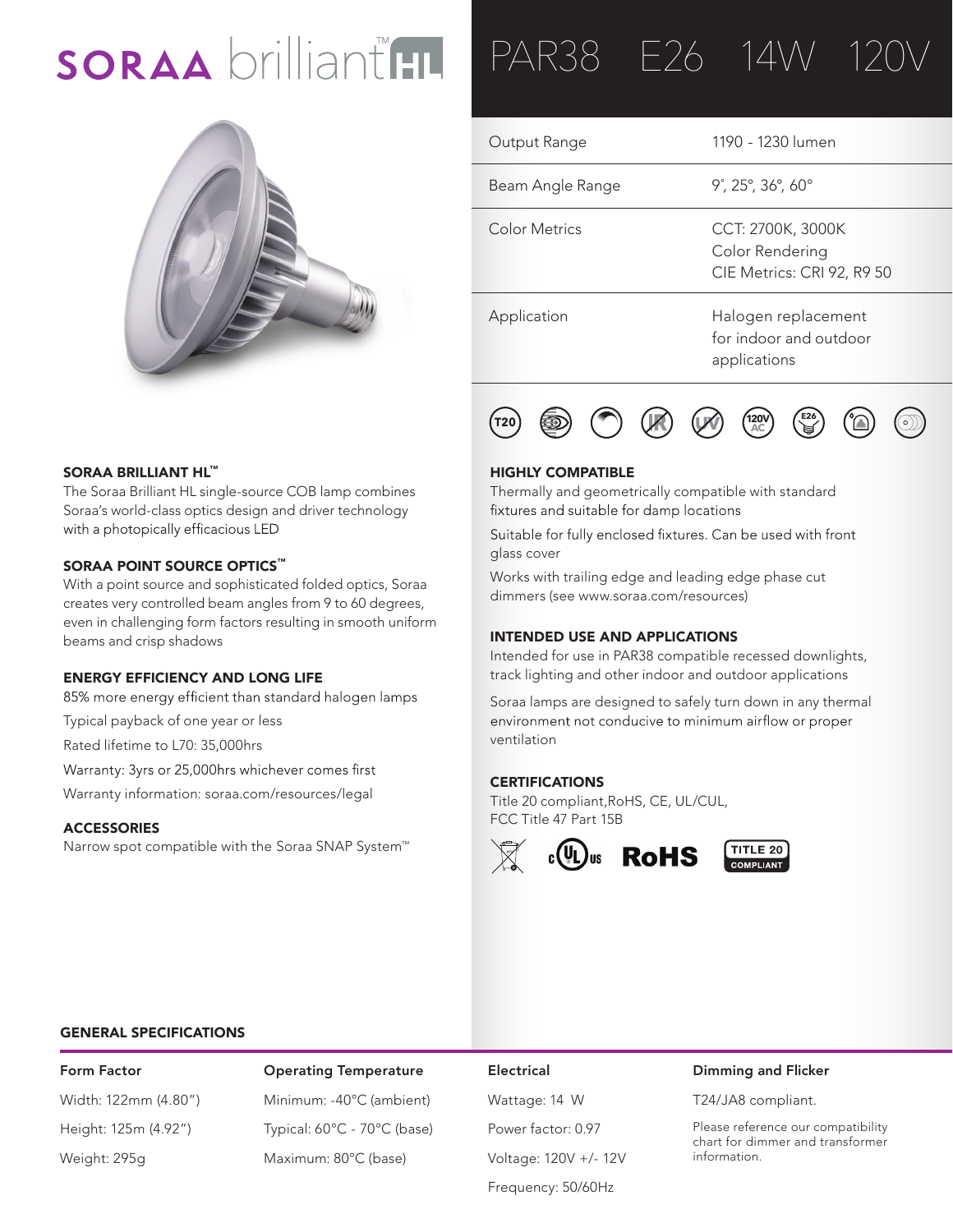### DIMENSIONS



### 9 DEGREE BEAM

| Beam Dia at 50%<br>CBCP (ft) | Field Dia at 10%<br>CBCP (ft) | Foot-candles (%<br>of CBCP) |
|------------------------------|-------------------------------|-----------------------------|
| 0.5                          | 0.8                           | 8.6%                        |
| 0.9                          | 1.7                           | 2.5%                        |
| 1.4                          | 2.5                           | 1.2%                        |
| 1.9                          | 3.4                           | 0.7%                        |
| 2.4                          | 4.2                           | 0.4%                        |

## 3' 6' 9' 12' 15'

### 25 DEGREE BEAM

60 DEGREE BEAM

| Beam Dia at 50%<br>CBCP (ft) | Field Dia at 10%<br>CBCP (ft) | Enot-candles<br>(% of CBCP) |
|------------------------------|-------------------------------|-----------------------------|
| 1.3                          | 2.2                           | 8.6%                        |
| 2.7                          | 4.4                           | 2.5%                        |
| 4.0                          | 6.6                           | 1.2%                        |
| 5.3                          | 8.7                           | 0.7%                        |
| 6.7                          | 10.9                          | 0.4%                        |

### 36 DEGREE BEAM

| Beam Dia at 50%<br>CBCP (ft) | Field Dia at 10%<br>CBCP (ft) | Foot-candles<br>(% of CBCP) |              | Beam Dia at 50%<br>CBCP (ft) | Field Dia at 10%<br>CBCP (ft) | Foot-candles<br>(% of CBCP) |
|------------------------------|-------------------------------|-----------------------------|--------------|------------------------------|-------------------------------|-----------------------------|
| 1.9                          | 3.5                           | 8.6%                        | 3'           | 3.5                          | 6.0                           | 8.6%                        |
| 3.9                          | 6.9                           | 2.5%                        | $6^{\prime}$ | 6.9                          | 12.0                          | 2.5%                        |
| 5.8                          | 10.4                          | 1.2%                        | 9'           | 10.4                         | 18.0                          | 1.2%                        |
| 7.8                          | 13.9                          | 0.7%                        | 12'          | 13.9                         | 24.0                          | 0.7%                        |
| 9.7                          | 17.3                          | 0.4%                        | 15'          | 17.3                         | 30.0                          | 0.4%                        |

Note: Footcandles may be calculated by multiplying the CBCP of the desired model number by the percentage in the tables above